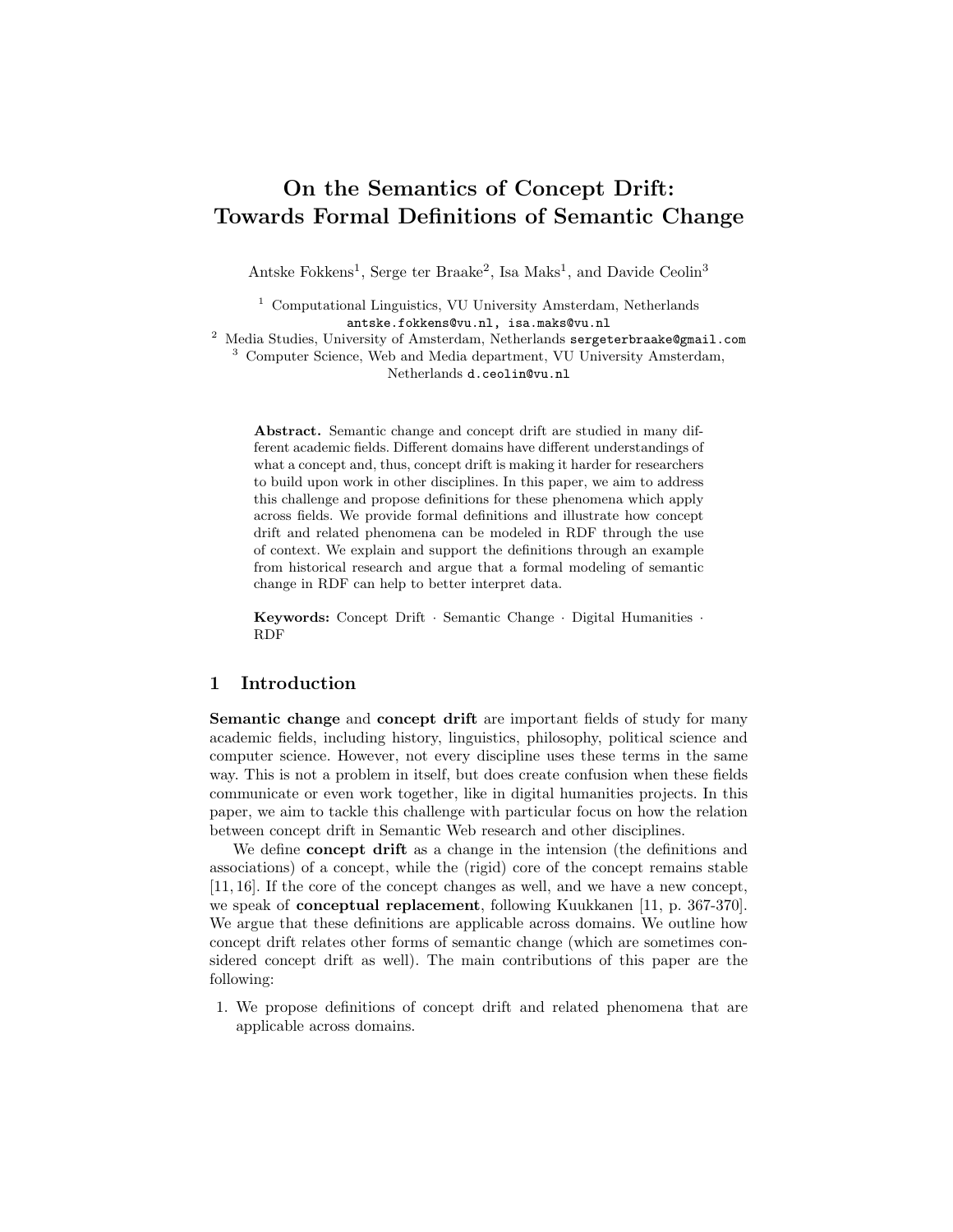- 2. We show how contexts can be used to model concept drift and related phenomena in RDF.
- 3. We illustrate the complex interaction of various forms of semantic change and argue formal modeling of these processes can improve research across domains.

The rest of this paper is structured as follows. Section 2 provides an overview of work on concept drift in various disciplines. We introduce our definitions and formal models in Section 3. In Section 4, we illustrate the complex interaction between concept drift and related phenomena through an example from history. We conclude with a discussion in Section 5.

# 2 Related Work

Historians have been studying how concepts and their associations change over time for decades, to understand historical events [13]. Concept drift also receives plenty of attention from digital humanities researchers.<sup>4</sup> Computer scientists and historians from the Translantis project, for example, have used vector coordinates to see how vocabularies shift over time, which in turn can help to detect concept change. Rather than taking a word as a starting point, they use the meaning, the concept, as an anchor, and monitor the evolving set of words that are used to denote it [10].

In sociology, some make a distinction between normal concepts and contested and contestable concepts, like 'democracy' and 'freedom', which leave room for lots of debate [5]. Contested concepts are considered to be of great interest to study in order to see how the political climate changes in a certain period of time. Historical linguists study causes of shifts in word meanings in general [8]. They tend to focus on linguistic mechanisms of semantic change such as metonymy and metaphor rather than on meaning shifts caused by socio-cultural reasons. Historical linguists generally look at a much broader range of concepts than sociologists. Within the Semantic Web, researchers seem to focus on a wider range of changes for concepts, where some consider any change related to a concept a form of concept change, regardless of whether it is a change in its intension, its labeling or its extension [16].

Within the humanities and social sciences a clear definition of 'concept' is often lacking [11, p. 363]. Recently the philosophers Betti and Van den Berg have argued that to study the history of thoughts (and concepts), researchers should make use of more explicit models, frameworks, to avoid the scent of arbitrariness in what they are doing [1].

Cognitive science has shown that people link many associations with concepts, some being more important than others [11, p. 354]. For example, the concept of 'pig' has the associations of 'mammal', 'four-legged' and 'farm animal'. While a three legged pig living in a castle still is a pig, few would say that a creature that looks like a pig but lays eggs actually is a pig. Any definition of a

<sup>4</sup> http://www.helsinki.fi/collegium/events/conceptual change/abstracts.pdf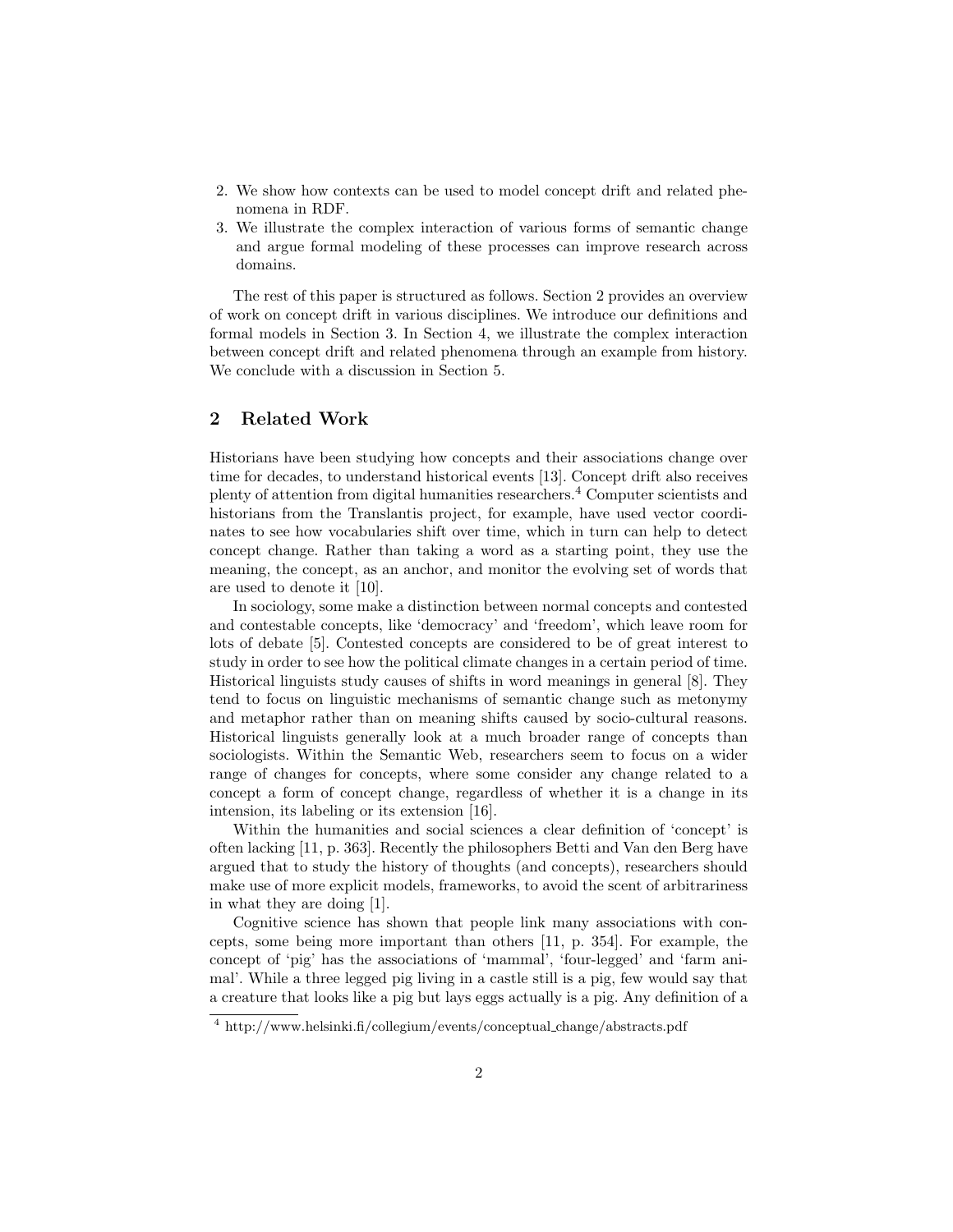concept has a sense of arbitrariness and is based on choices of what associations to include [14, p. 35-37]. It therefore is desirable to study concepts with as much flexibility as possible.

Kuukkanen makes a distinction between the core of a concept, determined by a historian, and its margins. By making this distinction, it is easier to develop a vocabulary to talk about semantic changes. When the core of a concept changes he speaks of conceptual replacement [11, p.367-370]. Wang et al. speak of the 'rigid core' of a concept in this respect, and when that rigid core changes, the concept is not the same concept anymore. What belongs to the rigid core should ideally be determined by human domain experts ('oracles') [16, p. 8]. We adapt Kuukkanen's and Wang's view that it is useful to distinguish between core and margin associations and that domain experts are the ones to decide which properties are part of the concept's core. We define concept drift as changes in the concept's associations while the core stays in tact. This means we limit our definition of concept drift to what Wang et al. call changes in intension. In the next section we will elaborate on this definition and other forms of semantic change that have been treated as concept drift in the Semantic Web literature.

## 3 Modeling Semantic Change in RDF

Wang et al 's research forms a central piece in work on concept drift within the Semantic Web community. They provide definitions of three forms of concept drift as well as formulas to calculate changes. We first address their definitions and explain how they relate to the ones we propose. We then introduce formal ways of modeling concept drift, which is not covered by Wang et al. [16].

#### 3.1 Semantic change and concept drift

Wang et al., state that concept drift can involve changes in the concept's intension (its associations), in its extension (its reference) or in its label (words used to refer to it). We follow Frege's [6] view that the sense of a concept lies in its intension and thus only intensional changes are concept drift. We see changes in extension and labels as phenomena of semantic change related to concept drift. Changes in extension  $([1])$  and changes in label can be relevant to study when investigating concept drift, but this is not necessarily the case. We will illustrate the relevance of extensional changes for three types of concepts.

The concept of 'pig' has an extension that changes with every pig that is born or slaughtered. Changes in this concept's extension are not relevant for investigating semantic change or ontological representation.<sup>5</sup> Other concepts have extensions that inherently change (without the sense of the concept changing), where changes are relevant for formal modeling. The concept of 'government' is an example: a change in government does not mean the concept of 'government'

<sup>&</sup>lt;sup>5</sup> The approximate number of living pigs may be relevant for certain use cases, but it is difficult to find a study where the exact extension is important to know.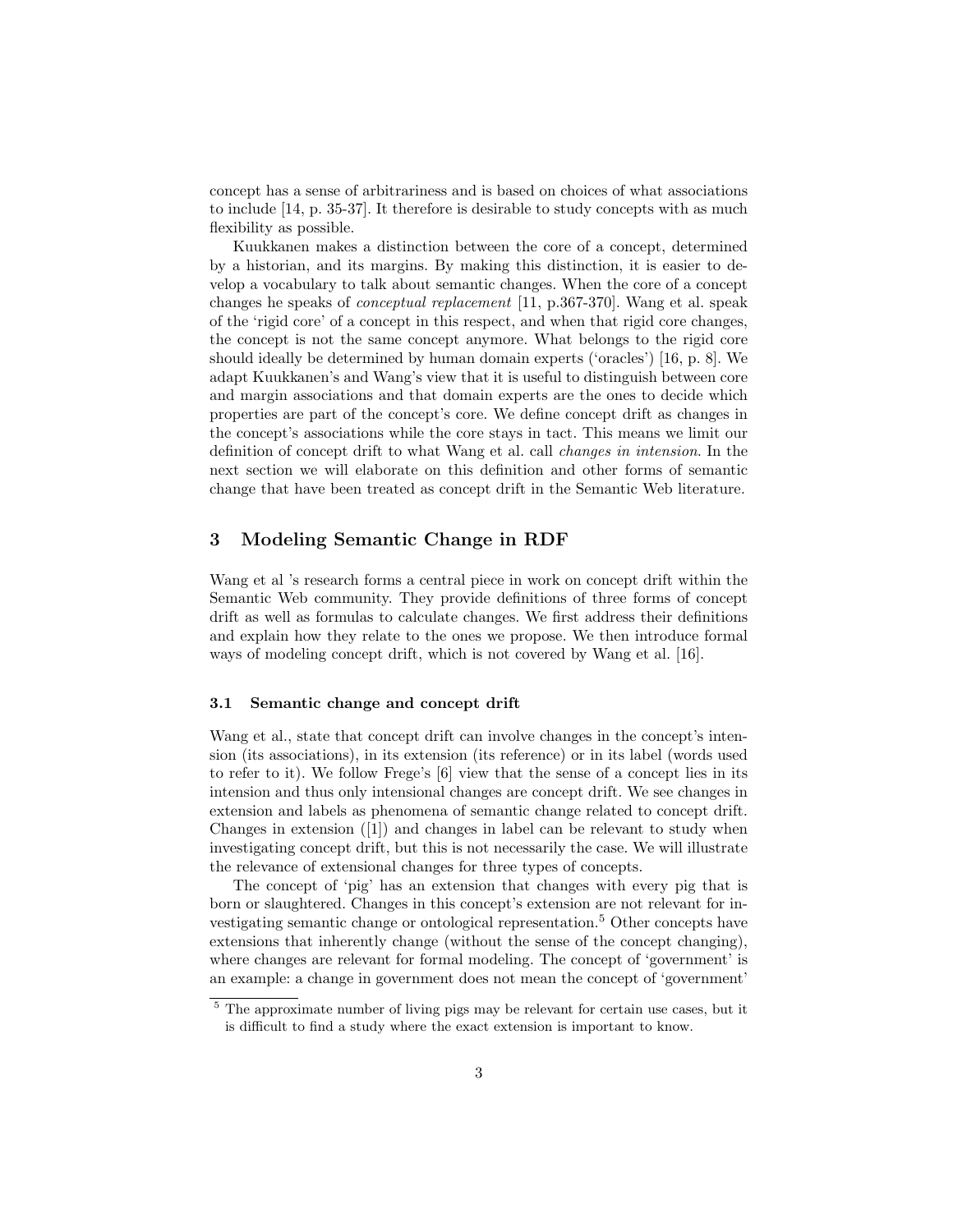changed, but representing what government is in place is relevant ontological information. Finally, there are concepts where the extension is closely connected to the intension of the concept. This is the case for Wang et al.'s example of the European Union, which is partially defined by its member states.

Semantic changes that concern the relation between labels (words) and the concepts they refer to are also often related to concept drift. When a new or different label is used for a concept, this often reflects an intensional change. For instance, when someone chooses to use the word *pig* to refer to a 'police officer'. this invokes connotations that reflect the way they look at the police. We also observe changes where the same label ends up referring to a different concept. A well-known example of such change is the English word *cute* (based on Frermann and Lapata (2016) [7], following the Oxford English Dictionary [15]). In the early 18th century, the word appeared meaning 'clever'. In the late nineteenth century the meaning had shifted to 'cunning'. It then shifted to its modern day meaning of 'sweet/attractive'. We assume that, in this case, the concepts of 'clever', 'cunning' and 'sweet/attractive' have not changed. Such changes are forms of what Kuukkanen calls conceptual replacement. In Section 4 we will see that conceptual replacement often interacts with concept drift.

#### 3.2 Modeling semantic change and concept drift

We propose to model the phenomena outlined above through the use of contexts and Lemon (lexicon model for ontologies)  $[12]$ .<sup>6</sup> Lemon is a W3C-standard that can describe complex lexical information about words and link them to ontologies in the Semantic Web. Lexical knowledge is linked to ontological knowledge through so-called lexicalSense nodes. Lexical knowledge may refer to spelling variants (e.g. American vs. British spelling) or morpho-syntactic information such as part-of-speech or plural forms. The lexicalSense that links this knowledge to the ontology can be used to define contextual and usage conditions, such as the connotations of 'pig' as a reference for police man or the time span in which *cute* referred to 'clever'.<sup>7</sup> As such, Lemon directly provides the means to model label changes for concepts as well as conceptual replacement.

Changes in the intension or extension of the concept, on the other hand, are not captured in the lexicalSense (since the label of the concept may remain stable). We follow Bouquet et al. [2] and place information dependent on a context in the same graph. Figure 1 illustrates how the concept 'democracy' has drifted. We define the core meaning as 'voting power for people'. In addition, the concept can be associated with various properties that can be context dependent. In Figure 1, the first context (c1) associates democracy with secret ballots and a multiple party system and assumes there is a minimum age. This could represent how a (well-functioning) democracy is perceived in Europe in the 21st century. Context 2 (c2) not only assumes an age limitation, but also restricts voting rights

<sup>6</sup> http://lemon-model.net

<sup>7</sup> https://github.com/cltl/GRaSP/blob/master/examples/concept-

drift/cuteLemon.png illustrates *cute*'s conceptual replacement.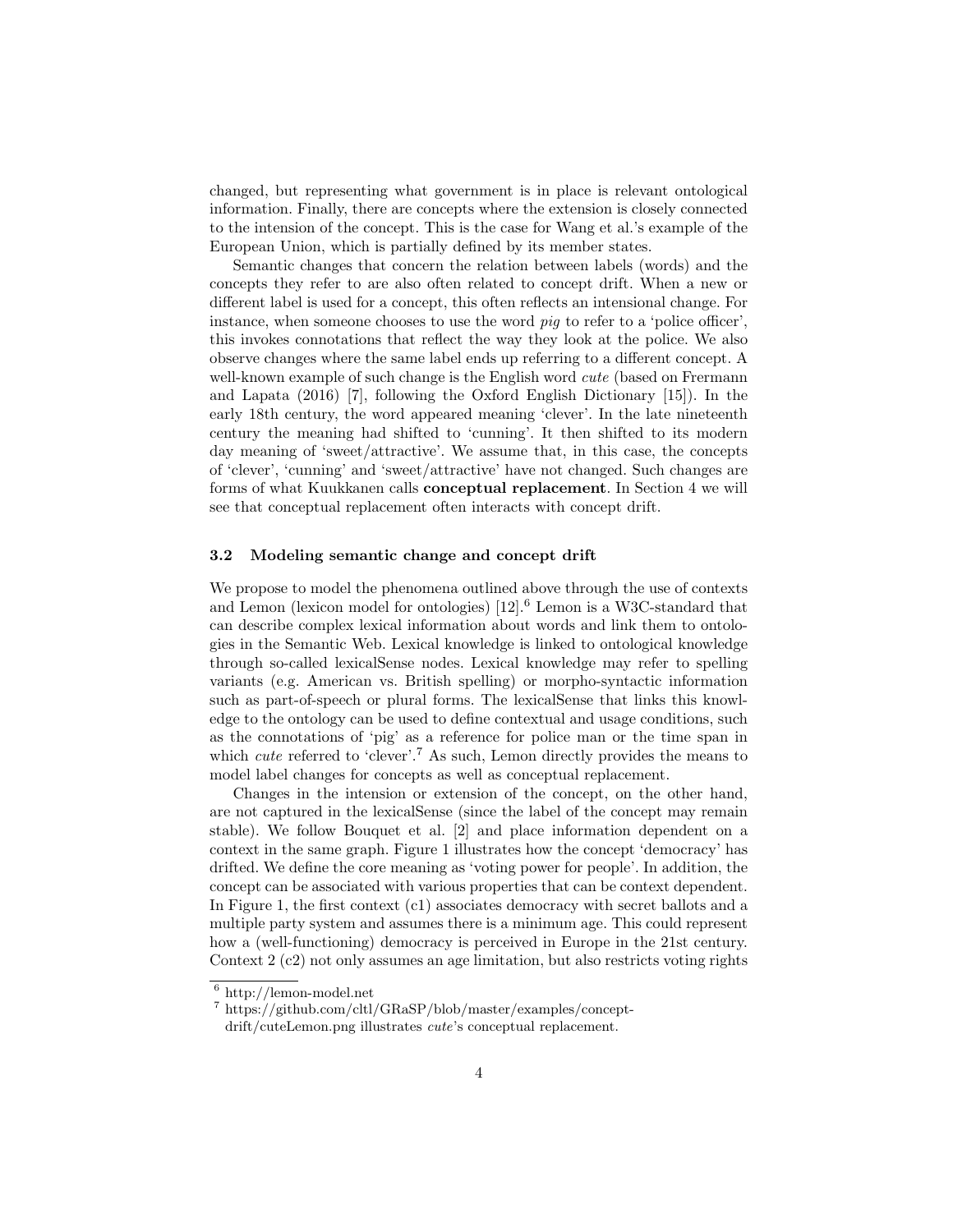

Fig. 1. Democracy in different contexts

to a gender and income, fitting the context of many European countries in the late 19th century. We can imagine other variations that capture how democracy was seen in (e.g.) the Soviet Union, Ancient Rome or Athens. Note that we can also use these contexts to model extensional changes (e.g. to represent which countries were part of the European Union in a specific time).

#### 3.3 Using formal representations

Conceptual changes can be detected by comparing changing in an ontology [16]. As Horrocks points out, "in computer science an ontology is an engineering artefact, usually a model of (some aspect of) the world; it introduces vocabulary describing various aspects of the domain being modelled, and provides an explicit specification of the intended meaning of the vocabulary" [9]. Ontologies can be changed to improve their ability to model the world. However, we must distinguish between the case when this improvement takes place because previous versions of an ontology were inadequate, imprecise, erroneous (ontology versioning), and when it happens because a change that occurred in the world needs to be tracked. By making the context in which a certain definition applies explicit, we can distinguish changes in the world from changes that are extensions or corrections of the ontology. This furthermore allows us to use the ontology for interpreting data from or about the past. Concept changes in history start long before the Semantic Web existed and interpretations from historical contexts will therefore need to be added directly as representations of the past. We will describe what this might look like in DBpedia and GeoNames.

DBpedia contains definitions of several forms of democracy, including Soviet Democracy, Direct Democracy, Representative Democracy and Pseudo-Democracy. They are defined as dct:subject of dbpedia:Democracy. They can be linked to specific societies through the  $\text{dct:subject}$  predicate as well (e.g. Soviet Democracy is linked to the Soviet Union and Direct Democracy to Ancient Greek society). DBpedia does however not make explicit that the concept of 'Direct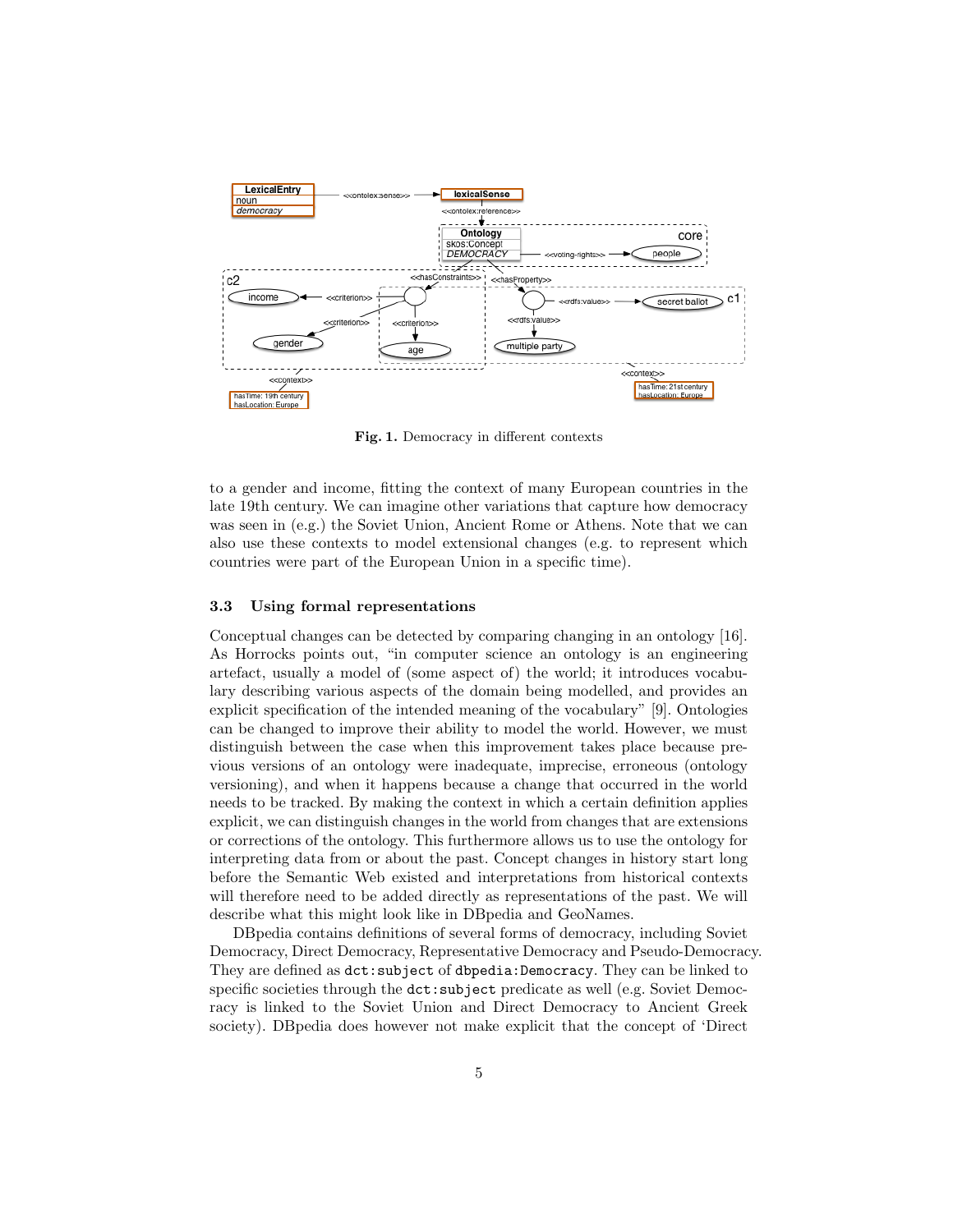Democracy' is a form of democracy that was practiced in Athens during a specific time and that thus 'Democracy' in the context of this society refers to a direct democracy. In our model these relations could be made explicit by creating a skos:sameAs link between 'Democracy' and 'Direct Democracy' for the context of Athens in the Ancient Greek society. A scholar interpreting Plato may use this information to deduct that the negative view of democracy expressed in Plato's view is not necessarily aimed at modern day democracy.

GeoNames provides information about locations and geo-political entities. One of GeoNames' challenges is that such entities constantly change: countries and cities appear and vanish and some areas have a controversial political status. GeoNames indicates that countries that no longer exist such as Czechoslovakia are 'historical political entities', but it currently does not offer any information about the country's context. Though this may be easy to add for a country from the past that was relatively stable throughout its existence, this becomes more challenging for countries such as Poland, which are current countries, but have changed drastically throughout history (from being one of the largest empires in Europe to completely disappearing as a political entity twice to moving West after World War II). If GeoNames wants to accurately represent this information, time-dependent contexts are essential.

The examples above are still relatively straight-forward cases of concept drift and semantic change. In the next section, we will illustrate that the interaction between various phenomena can become quite complex and that for accurate historical interpretation, a wide range of concepts needs to be taken into account.

## 4 Semantic changes in history

In 1541, Catharina de Chasseur ([3, for her biography]) was arrested on the suspicion of forgery and distribution of false coins. Many historians have described and interpreted this episode in different ways over the past two centuries. One contemporary had testified that Catharina, the huysfrou of Lord Van Assendelft, was quaet ende boos. To modern Dutch these two expressions would literally translate to 'housekeeper' and 'angry and angry'. In the sixteenth century, however, these words translated to 'wife', 'evil' and 'bad'. Trained historians are aware of such semantic changes and will use the necessary dictionaries to interpret their source material well.

Both boos and quaet refer to a different concept in modern Dutch (though they may occur with their old meaning in some fixed expressions). The changes related to huysfrou are slightly more complex. Conceptual replacement has taken place, because the modern word huisvrouw no longer refers to spouse. However, it still typically refers to a woman taking care of the household for her own family. At the same time, its original meaning 'wife' has had a stable core meaning (a person of the female gender who is legally married to another person), but outside its core the intension heavily depends on context (time, place and culture). Even though a wife still is a female person married to another person, this other person could only be a person of the male gender in the sixteenth century.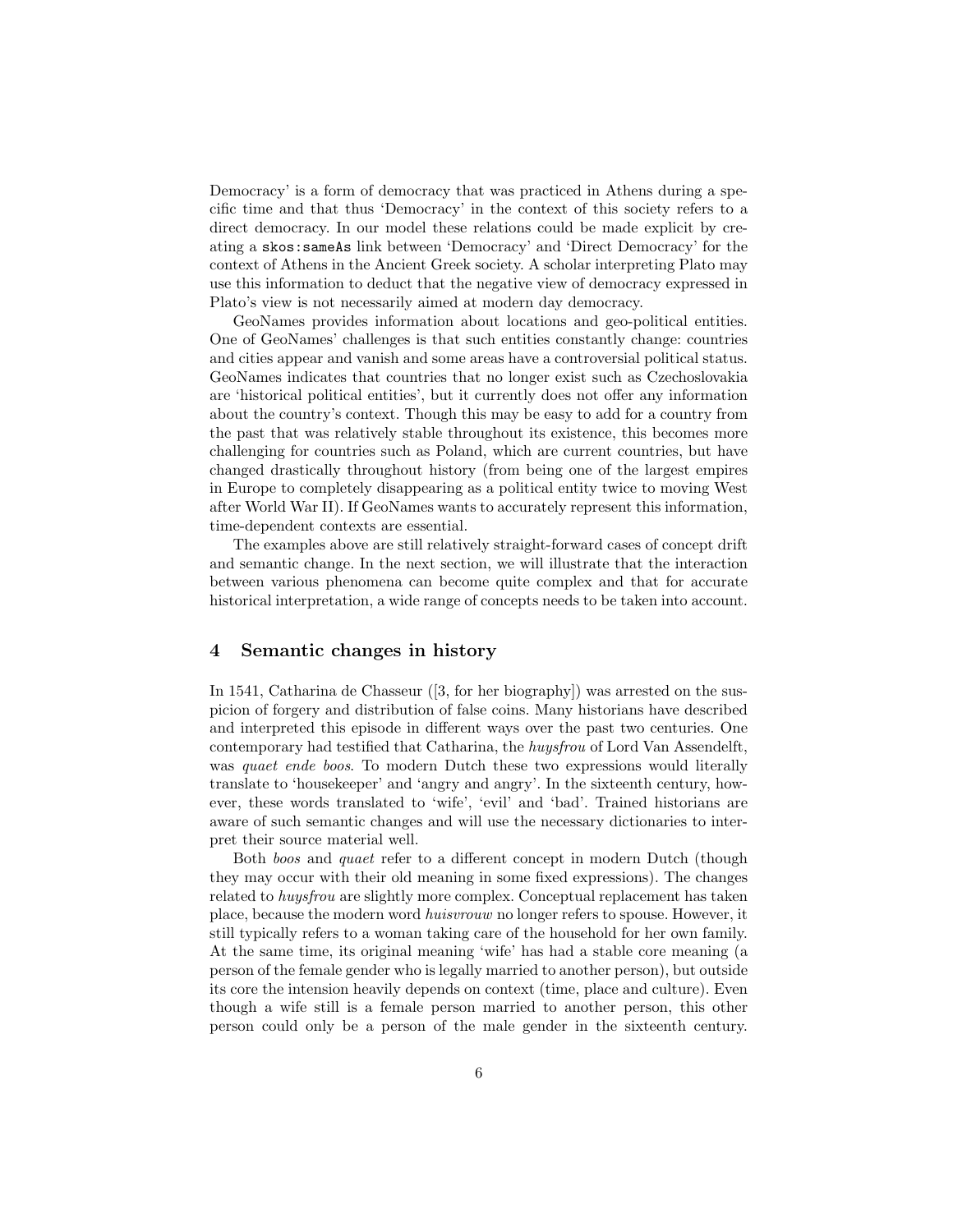The sixteenth century 'wife' would furthermore be more associated with 'family ties', 'status' and 'bearer of children' than with 'romantic love' and 'equal' or 'other/better half'. This concept drift, the concept of 'wife' with a different intension, is imperative to identify for the historian, because they can lead to different interpretations of the past.

Catharina de Chasseur was the wife of the Lord van Assendelft. The Van Assendelfts opposed this marriage because Catharina was not of nobility. To them the concept of 'wife' did not fit her for their son, because she was socially mismatched. While modern observers could judge the Van Assendelft family's behavior as cruel and uncaring, they behaved mostly in line with the customs of their time. As such, the correct interpretation of sources is even more dependent on concept drift than on words changing meaning (conceptual replacement).

The example of huysfrou and 'wife' illustrates the sometimes complex interaction between a shift in label and concept drift. The current word huisvrouw may have lost the core meaning of 'spouse', but it still shares many associations with its original lexicalSense.<sup>8</sup> It may be an interesting topic of investigation how the concept drift of 'wife' relates to the lexical semantic change of huysfrou: did the drifting concept induce the lexical semantic change, or the other way around? The RDF representation proposed in this paper allows researchers to make both forms of change explicit supporting this kind of investigation.

## 5 Conclusion and Discussion

The main goal of this paper was to show how various disciplines look at concept drift in order to increase understanding and hence facilitate collaboration between disciplines. We argued that out of the three forms of concept drift addressed by Wang et al. [16], only intensional change is (likely to be) understood as concept drift across domains. Extensional change and label change are related phenomena that can be indicative of concept drift, but this is not always the case. The relevance of extensional change in particular depends on the kind of concept under consideration.

We showed how various forms of semantic change can be modeled using lemon to link lexical entries to concepts in ontologies and using contexts to define how a specific concept was seen or what its extension was in a specific time and place. Making this information explicit can allow researchers to better interpret data [4] and distinguish ontological changes due to changes in the concepts from those that are corrections or extensions of the ontology. We described how the model might be used in DBpedia and GeoNames.

Obtaining this information, however, is challenging. Recent advances in distributional semantics have been shown to be highly effective in picking up semantic change from text [7], but they have mainly been evaluated on known cases of conceptual replacement. Capturing concept drift requires domain expertise and the examples above show that for a field such as history, relevant changes

 $8$  An illustration of the concept and lexicalSense of *huysfrou* and 'wife' can be found at: https://github.com/cltl/GRaSP/blob/master/examples/concept-drift/spouce.gif